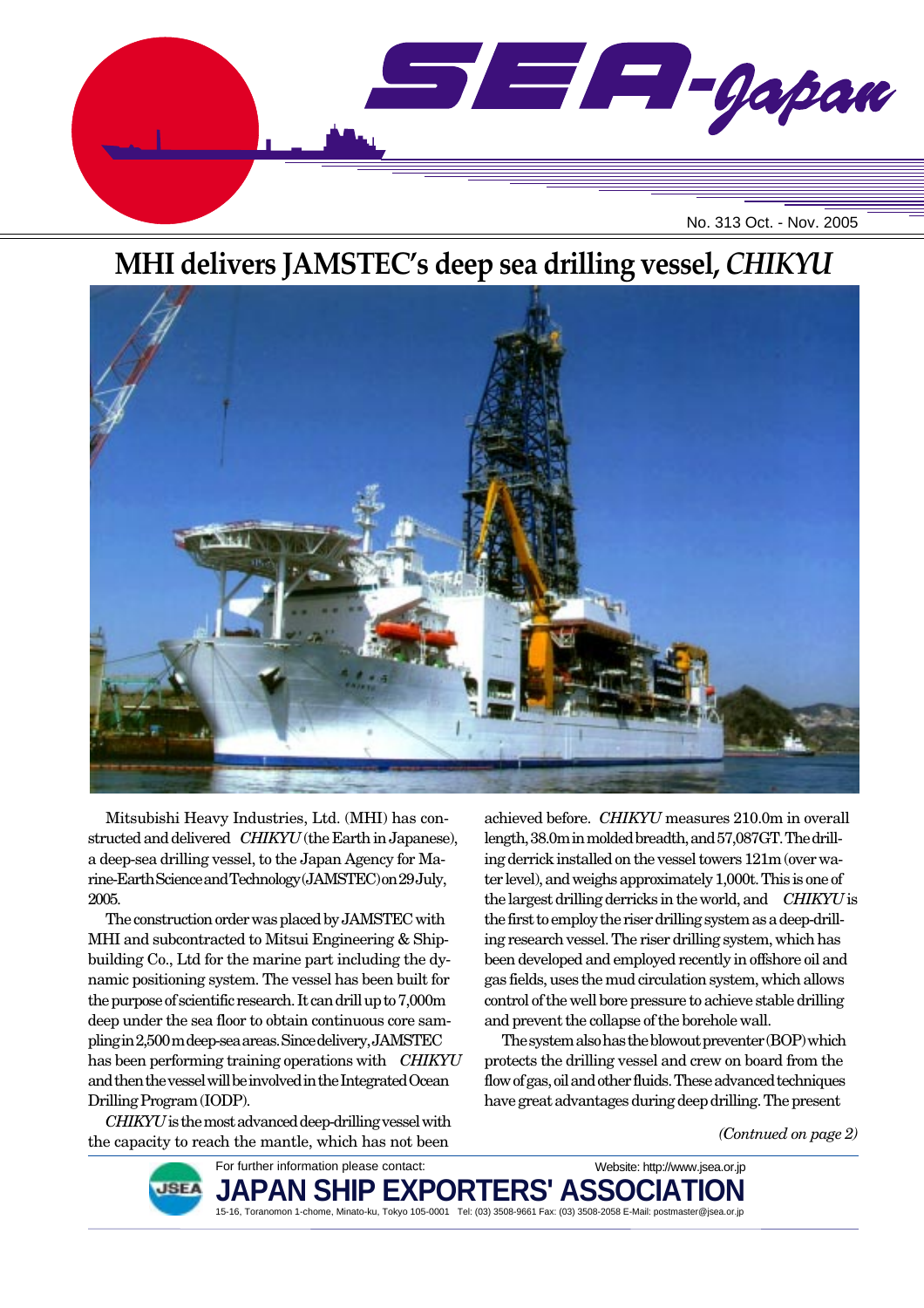## **Topics No. 313 Oct.- Nov. Page 2**

## *(Conttinued from page 1)* **MHI completes JAMSTEC's deep sea drilling vessel, CHIKYU**

non-riser type deep-drilling vessel of the U.S., which is also a scientific research vessel, holds the maximum drilling record of 2,111m. *CHIKYU* , equipped with the riser drilling system, aims at reaching the further deep subsurface of the Earth. Currently, the vessel will try to set a new record of drilling 7,000m deep below the sea floor at 2,500m water depth. In the future, the final goal will be drilling to 7,000m under the sea floor at 4,000m water depth, to reach the mantle. JAMSTEC is now conducting several System Integrated Tests to verify the performance of each system off Shimokita Peninsula and Suruga Bay.

**Main specifications** Class: NK

## **Azimuth thrusters**



*Side thruster at the bow of the vessel 2550kW x1*

*Azimuth thruster at the bow of the vessel 4200kW x 3*

*Azimuth thrusters at the stern of the vessel 4200kW x 3*

## **Dynamic positioning system (DPS) (provided by MES)**

The system maintains the position of the vessel, counteracting the drift from wind, waves and sea currents. While the system continuously identifies the vessel's location detected by GPS (Global Positioning System), the six azimuth thrusters work together to achieve optimum feedback control of the position. This is the most crucial component of a deep-sea drilling vessel.

Ice class: IB Length (o.a.): 210m Breadth (mld): 38.0m Depth (mld): 16.2m Draught (mld.): 9.2m Gross tonnage: Abt. 57, 087t Max. complement: 150 Propulsion system Bow tunnel thruster: 2,550kW  $(3.470PS) \times 1$ Forward azimuth thruster: 4,200kW  $(5,710PS) \times 3$ Aft azimuth thrusters: 4,200kW  $(5.710PS) \times 3$ Ship speed: Abt. 12 Knots Generator output Total: 35,000kW Main generator: 5,000kW x 6 Aux. Generator: 2,500kW x 2 Operation capability for water depth Riser drilling: 2,500m Length of drill string: 10,000m Blowout preventer (BOP): 15kpsi W.P.





*Derrick: Height 70.1m x Width x 18.3m x Length 21.9m x Hanging Capacity: 1,250ton*

**Bridge**



*The bridge includes a series of control equipment for vessel movement (engine and ballast control, control console for the DPS, the acoustic positioning system, etc.)*

**Drilling floor** (below): The drilling derrick stands on the drill floor. This derrick includes many drilling mechanisms. For example, a finger board/

belly board is used for supporting joined pipes on the middle shelf of the derrick.

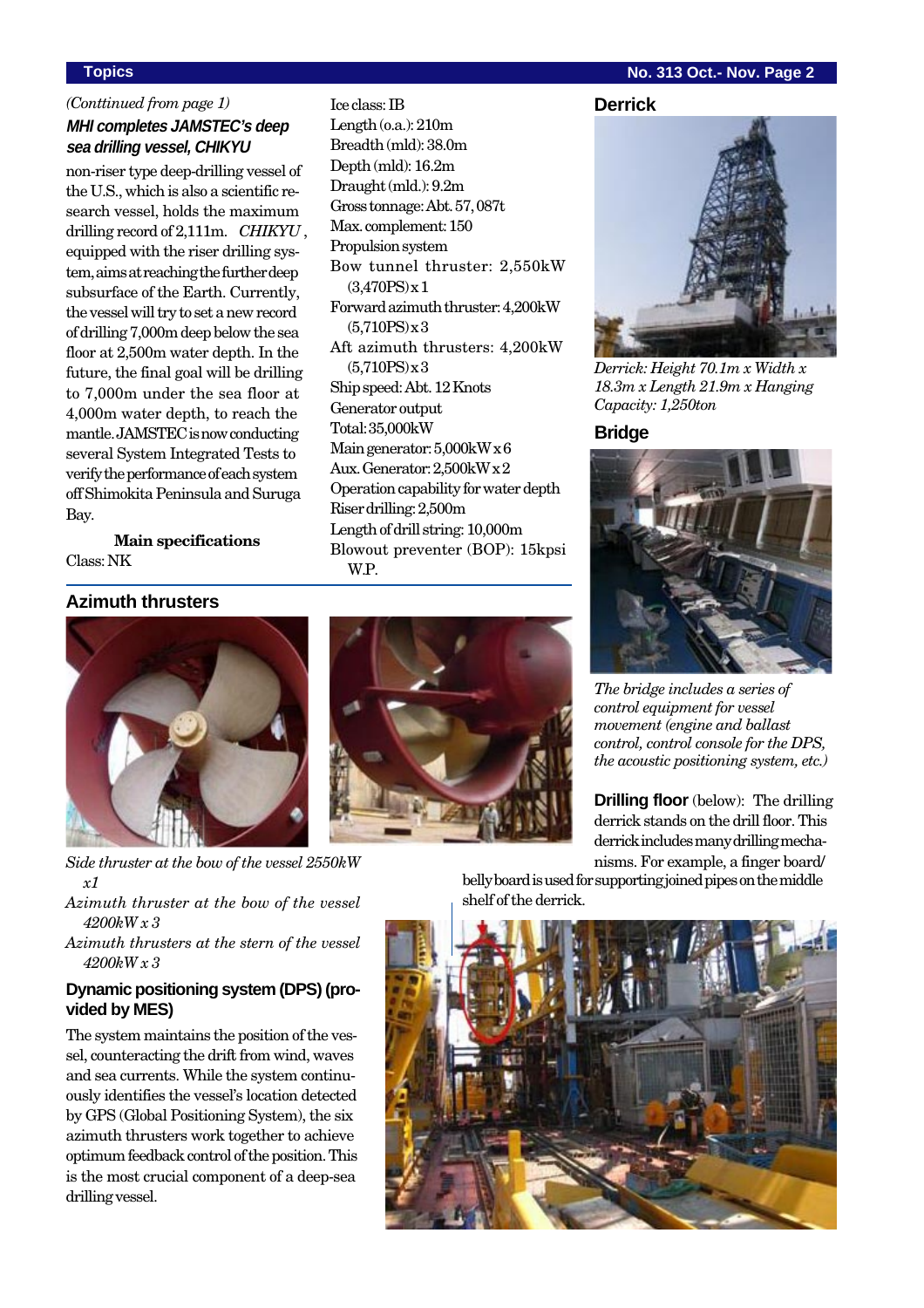## **MES completes disaster response ship for Indonesian Government**

—Built at local shipyard with MES technical cooperation—

Mitsui Engineering & Shipbuilding Co., Ltd. (MES) has completed construction and delivered the disaster response ship, *KN. Alugara* (HN: 1642) for the Directorate General of Sea Communication of Indonesia. The delivery ceremony was attended by the Minister of Communications, Hatta Radjasa, at the Port of Surabaya in July this year.

The vessel is the second of two orders placed by Tomen Corporation. The first vessel was built by Niigata Shipbuilding & Repair, Inc., a subsidiary wholly owned by MES, in December last year. The vessels were procured for serving in the Straits of Malacca-Singapore, the major sealane between the Gulf and the Far East. Planned activities include preventive patrol of sea disasters, rescue work in an accident, fire-fighting, and taking measures for an oil spill accident. This project was achieved based on a yen loan extended by the Japanese government.

The *KN. Alugara* has special equipment for the purposes of rescue, spilt oil recovery, fire-fighting, and emergency. The vessel is expected to cope with the increasing sea disasters and problems in the area. Such incidents have become serious international problems but not limited to Indonesia.

In Indonesia, no suitable disaster response ships had been available. Therefore, Indonesia had requested MES to deliver the vessels earlier, and MES coped with the shortening of the



construction period in various areas of ship design and construction. Due to such efforts, delivery was earlier than the contract delivery date.

Ship construction was carried out at PT. PAL Indonesia located in Surabaya, and Niigata Shipbuilding that has construction experience of the first ship supplied shipbuilding materials and machinery for the ship. The company also provided technical and designing assistance and supervision for the local shipyard under the control of MES.

In this project, training for the crew was also implemented concerning handling of main machinery, etc. in the course of shipbuilding. After the *KN. Alugara* was stationed at Bitung Harbour, the crew received training about handling of equipments for firefighting and for spilt oil recovery. **Main features**

1) Coordination and command to cope with rescue activities and measures in marine disasters, which will be taken by respective

authorities.

- 2) Pilot for ships that navigate the Straits of Malacca-Singapore
- 3) Sea accident investigation and rescue (including fire-fighting, and towing of a diving support ship)
- 4) Recovery of spilt oil

5) Chemical treatment of spilt oil *Emergency equipment*

Salvage equipment (dry and wet diving use); Oil recovery units (oil boom skimmer, inflation type skimmed oil storage tank, etc.); Spilt oil treatment agent spraying equipment; Spilt oil analyzer; Other ship fire extinguishing devices; and Towing hook

### **Principal particular**

| $L$ (o.a.) x B (mld.) x D (mld.): 60.01m |        |
|------------------------------------------|--------|
| $x8.00$ m $x4.50$ m                      |        |
| Gross tonnage:                           | 530t   |
| Main engine: Marine high-speed die-      |        |
| sel engine 1,620kw (2,200PS) x 2         |        |
| units                                    |        |
| Speed, navigation:                       | 17.6kt |
| Complement:                              | 51     |
| Classification: BKI (Biro Klasifikasi    |        |
| Indonesia)                               |        |



*Training for recovery of spilt oil (left) and fire-fighting activity (right)*

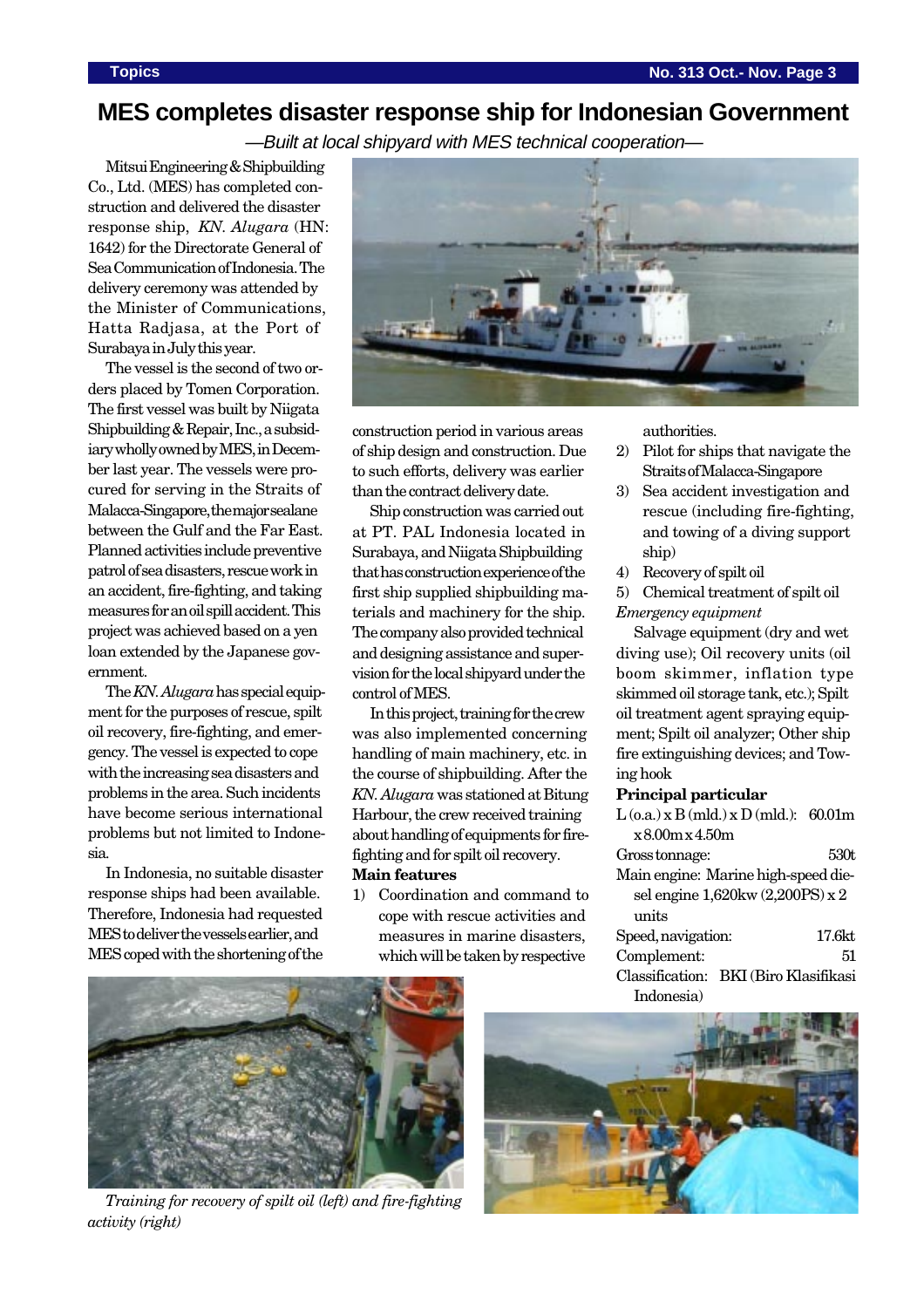## **Topics No. 313 Oct.- Nov. Page 4**

# **SKD completes 3,599DWT molten sulfur carrier**

Shin Kurushima Dockyard Co., Ltd. has completed the *Hestiana* (HN: 5251), a molten sulfur carrier of 3,599DWT, for Fukurokuju Maritima S. A. The vessel has a special construction for the specific purpose of molten sulfur transport. Molten sulfur, which is used as a material to produce fertilizers, is now transported from Japan or Korea to China.

The temperature of the molten sulfur should be maintained at 135 - 145 °C. If the temperature decreases below 120 °C or increases over 154  $~^\circ\mathrm{C},$ the molten sulfur rapidly becomes highly viscous. Thus thermal control is important for transport of the material. An independent tank system is employed for keeping the cargo at high temperature. Cargo tanks are made of steel with heat insulation of glass wool, which covers the tank. Inside the tank, heating coils are installed to pass steam and maintain the required temperature.

Kawasaki Shipbuilding Corporation and Kawaju Techno Service Corporation have jointly delivered a newly developed training simulator for main turbine operation of an LNG carrier to Kawasaki Kisen Kaisha Ltd. This simulator can provide operators with training quality of the same technical level as actual operation of the main turbine plant of LNG carriers.

The simulator can reproduce the complete mechanical functions of the main turbine plant, the simulation model of which is constructed using data obtained from the LNG carrier built by Kawasaki for the Qatar



Sulfur has low flammable danger or toxicity to humans. However, molten sulfur contains impurities of hydrogen sulfide

and sulfur dioxide that are highly toxic. Hydrogen sulfide is very flammable and may cause an explosion. Accumulation of hydrogen sulfide inside the cargo tank must be avoided. Therefore, vapor containing hydrogen sulfide from the cargo is forcibly ventilated from the air phase of the cargo inside the cargo tank with fans which send fresh air inside. The fresh air is previously heated through the heaters to not cool the cargo. If the vent post line is blocked by the cargo, it may cause a hazard. So the vent line and vent valves are provided with heat tracers to prevent adhesion of the cargo to the vent.

The cargo pumps used for cargo

## **Kawasaki delivers main turbine operation simulator for LNG carriers to K Line**

Project. It is equipped with a control panel following the ECC (Engine Control Console) standard.

The simulation operation can be performed via the control panel. The simulator also provides manual operation training and manipulation training of switches and valves at the engine room, electrical room, and boiler

> and turbine plant in the environment of virtual reality using CG (Computer Graphics).

Reality in simulation has increased with startup and mechani-



handling are the deep well and electric motor driven type. Principal particulars Owner: Fukurokuju Maritima S. A. Builder: Shin Kurushima Dockyard Co., Ltd. Hull No.: 5251 Ship type: Molten sulfur carrier  $L(o.a.) x L(b.p.) x B (mld.) x D (mld.)$ x d (mld.): 95.02m x 89.95m x 14.00m x 7.60m x 5.616m DWT/GT: 3,599t/2,849 Main engine: Hanshin LH38L (Hanshin LH38L) Speed, service: abt. 13.0kt Classification: NK Completion: April 2005

cal sounds involved in machine operation. About 500 operation problems were prepared for the simulation program. This allows effective onshore training to cope with operation problems, which are difficult to carry out on board.

The new simulator is also provided with a newly developed Engine Room Tour System. The software program includes animation images and 360 degree still images and can reproduce a precise engine room image on a computer screen. Using the system, crew, particularly newcomers in an LNG carrier, can easily learn about the engine room arrangement together with shapes as though they walked in the engine room.

Kawasaki has previously developed some useful training simulators for handling LNG cargo, oil cargo, etc., and the new development has been added to the simulator lineup to contribute to ensuring safe ship navigation and handling of cargoes.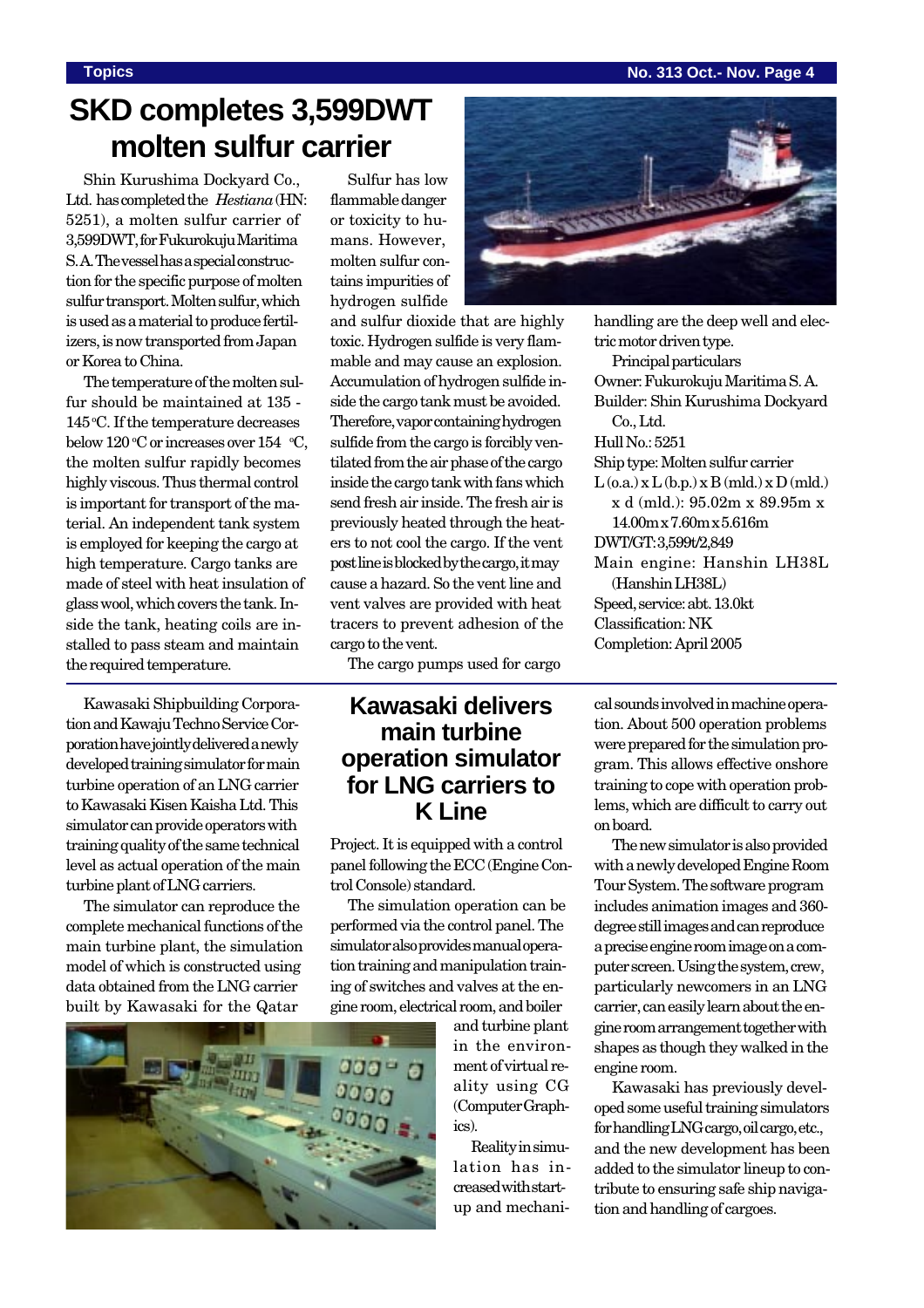## **Industry News in Brief No. 313 Oct.- Nov. Page 5**

# **Koyo completes Aframax type crude oil tanker for Nippon Oil Tanker Corporation**

Koyo Dockyard Co., Ltd. has delivered the Aframax type crude oil tanker, *Negishi Maru*, to Nippon Oil Tanker Corporation. The vessel has entered the shuttle service between Kiire Port, Kagoshima (a hub port) and some oil terminal ports in Japan.

The vessel is mainly engaged in coasting services. However, it is equipped with the latest installations and safety measures to meet the requirements of the international trade. The following features are considered for the shuttle services: (1) unloading operation within 24 hours, (2) easy maintenance, (3) easy and safe operation in cold districts, and (4) adequate measures for environmental protection.

The cargo compartment of the vessel consists of 14 cargo oil tanks and 2 slop tanks, and the cargo compartment is protected with double hull construction. They are the sloshingproof type at any cargo level. Thus, the vessel can meet various cargo load-

Mitsui Engineering & Shipbuilding Co., Ltd. (MES, president Mr. Takao Motoyama), Hudong Heavy Machinery Co., Ltd (HHM, chairman Mr. Yang Jiafeng), and China State Shipbuilding Corporation (CSSC, president Mr. Chen Xiao Jin) have agreed to establish a joint venture company CSSC-MES Diesel Co., Ltd., for manufacturing and sales of marine diesel

ing conditions. Each ballast tank has an inclined ladder and large manholes to easily achieve maintenance and inspection.

The vessel has three independent main cargo pipeline systems, allowing simultaneous loading of three grades of cargo oils with three cargo oil pumps. Each has 2,500m <sup>3</sup> /h capacity and is driven by a steam turbine. Smooth and easy cargo oil handling operation is remotely controlled at the cargo control room. Electric float type level gauges are installed in all cargo oil tanks and slop tanks.

The main engine is a MITSUI-MAN B&W 6S60MC-C, which is a 2 stroke diesel engine with electronic cylinder lubricating system. An auxiliary boiler (MAC-55B) is installed. It can burn heavy fuel oil in usual boiler operation, and can also burn diesel oil up to the rated capacity with

# **MES Concludes Joint Venture Agreement for Marine Diesel Engines in China**

engines and concluded the joint venture agreement on July 5, 2005 in Shanghai, China.

Three companies, on the approval

of the joint venture project by the Chinese government which is now in process, will immediately set up the joint venture company and will start manufacturing in the latter part of 2007 to achieve an annual production of 1 million horse-



automated combustion control to prevent the environmental pollution.

Navigation safety is ensured with such installation as an automatic identification system, a video data recorder and other latest equipment for navigation and radio communication.

Principal particulars  $L$ (o.a.) x  $B$  x  $D$  x d: 246.80m x 42.00m x 21.30m x 14.798m DWT/GT: 106.650t/58,225t Main engine: MITSUI-MAN B&W 6S60MC-C x 1 unit MCR: 13,530KW x 105.0rpm Speed, service: 14.55kt Complement: 30 Classification: NK Flag: JAPAN Completion: July 2005

power in 2008. The joint venture company eyes the possibility of 3 million horsepower production in the future by expansion of the facility.

MES, as a top manufacturer of marine diesel engines in Japan, is now strengthening its production system to achieve 5 million horsepower production annually. The participation to this joint venture is expected to synergize with the diesel engine business of MES as well.

CSSC is the biggest shipbuilding group in China and has nine big shipyards under its umbrella. HHM is the No. 1 marine diesel maker in China, with a 60% market share in China. The establishment of the joint venture company will surely keep up with the engine demand by Chinese shipbuilding which is expected to expand rap-



idly in the future. *NIE CHENG GEN, Vice President (left), and Takao Motoyama, President Representative Director (right)*